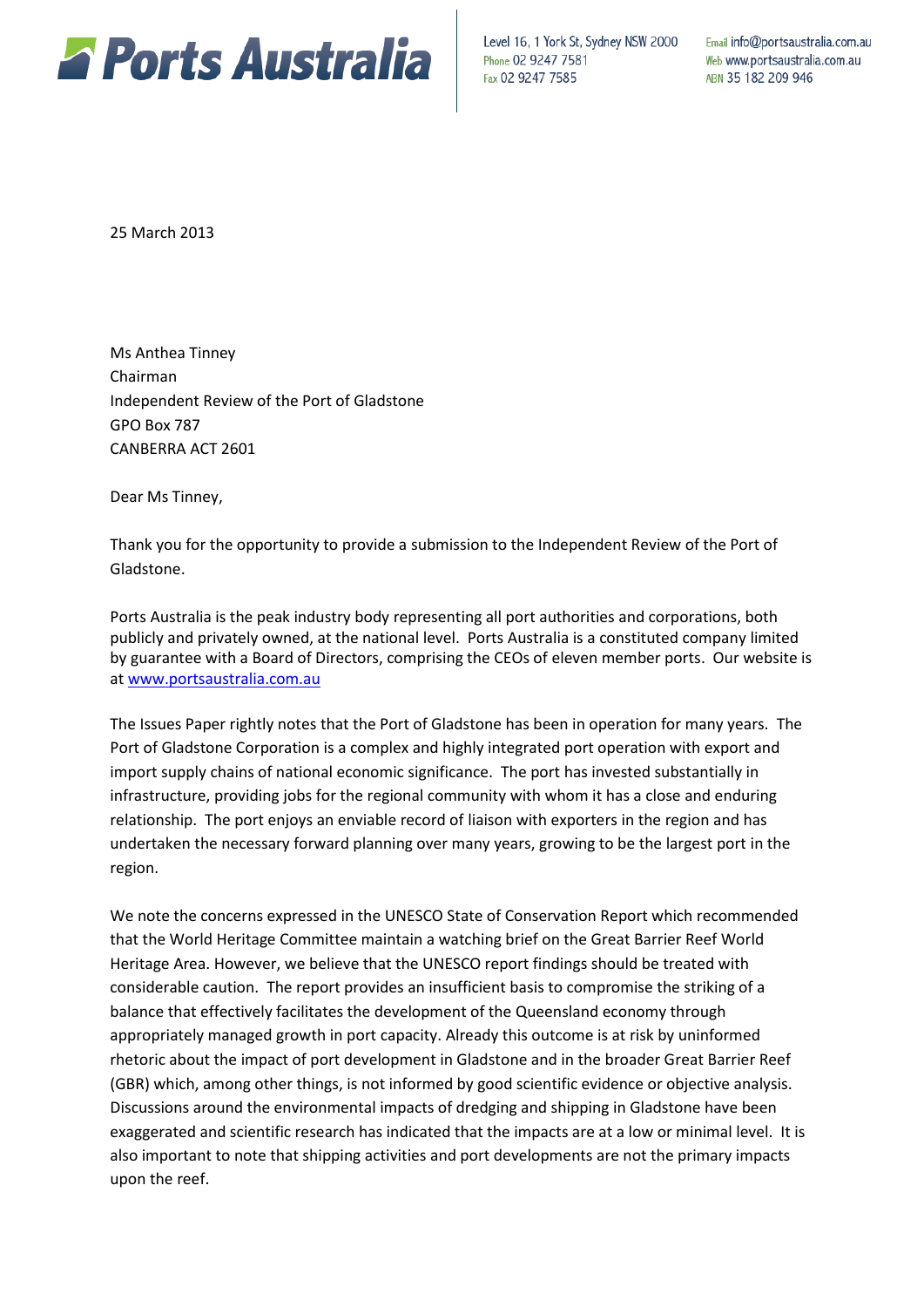The Queensland Government has signed up to the Australian Government's National Ports Strategy (NPS). We also note that the Great Barrier Reef Port Strategy (GBRPS) will feed into an overall Queensland Ports Strategy (QPS). Policy alignment between the GBRPS, the QPS, the NPS and the National Land Freight Strategy and with local government planning schemes is essential. All of the planning programs need to address long-term coordinated planning around future port capacity, supply chain and transport corridors, including shipping channels. It is arguable that the Great Barrier Reef is already one of the most highly regulated marine environments in the world. Additional regulation may risk impacting the economic development of the Queensland and Australian economies and provide little in the way of additional environmental benefit.

Ongoing sustainable development of all ports in the World Heritage Area and Great Barrier Reef Marine Park is essential.

Port of Gladstone Corporation, together with all of the Queensland ports, is an active participant in the current Strategic Environmental Assessment which is being undertaken at the behest of the World Heritage Committee. Indeed, there are a significant number of environmentally-based inquiries presently underway in which all of the Queensland ports are actively involved.

Notwithstanding these observations, and pending the results of this review and the Strategic Assessment, all of the ports located in the GBR continue to apply a highly precautionary approach with all developments that might impact on the World Heritage Area including on the basis that they have a long association with the reef and a profound stake in its health and well-being.

Ports are continually striving to be good environmental citizens. We have not jumped onto the bandwagon calling for less environmental regulation or "green tape'. Our ports recognise that they are central to some of the biggest infrastructure developments along the Queensland coast, most of which are within the World Heritage Area and the Great Barrier Reef Marine Park. We recognise that major projects can cause community concern and one of the best ways of addressing those concerns is by fulfilling obligations with environmental assessments and by ports showing that they are willing participants in a clear and transparent assessment process. Central to their strategic objectives, our Queensland members have a successful and sustainable co-existence with the Great Barrier Reef and have indicated, to the extent that they exist, a preparedness to engage on impacts, mitigation and remedial strategies that are anchored by objective, evidence-based scientific assessment. These processes allow the community and industry proponents alike to come together in the consultation process so that real community concerns can be addressed. Clarity and certainty with legislative and regulatory settings are critical to proponents and the community alike.

The Gladstone industrial region has expanded rapidly in recent years. Because of its positioning, its natural advantages as a deep water port, it is likely that the economy of the Gladstone regional will further diversify and grow. For this reason, it is a good case study for developing sound public policies applying to port/industry complexes that strike an appropriate balance between economic, environmental and social aspirations.

## **Z** Ports Australia